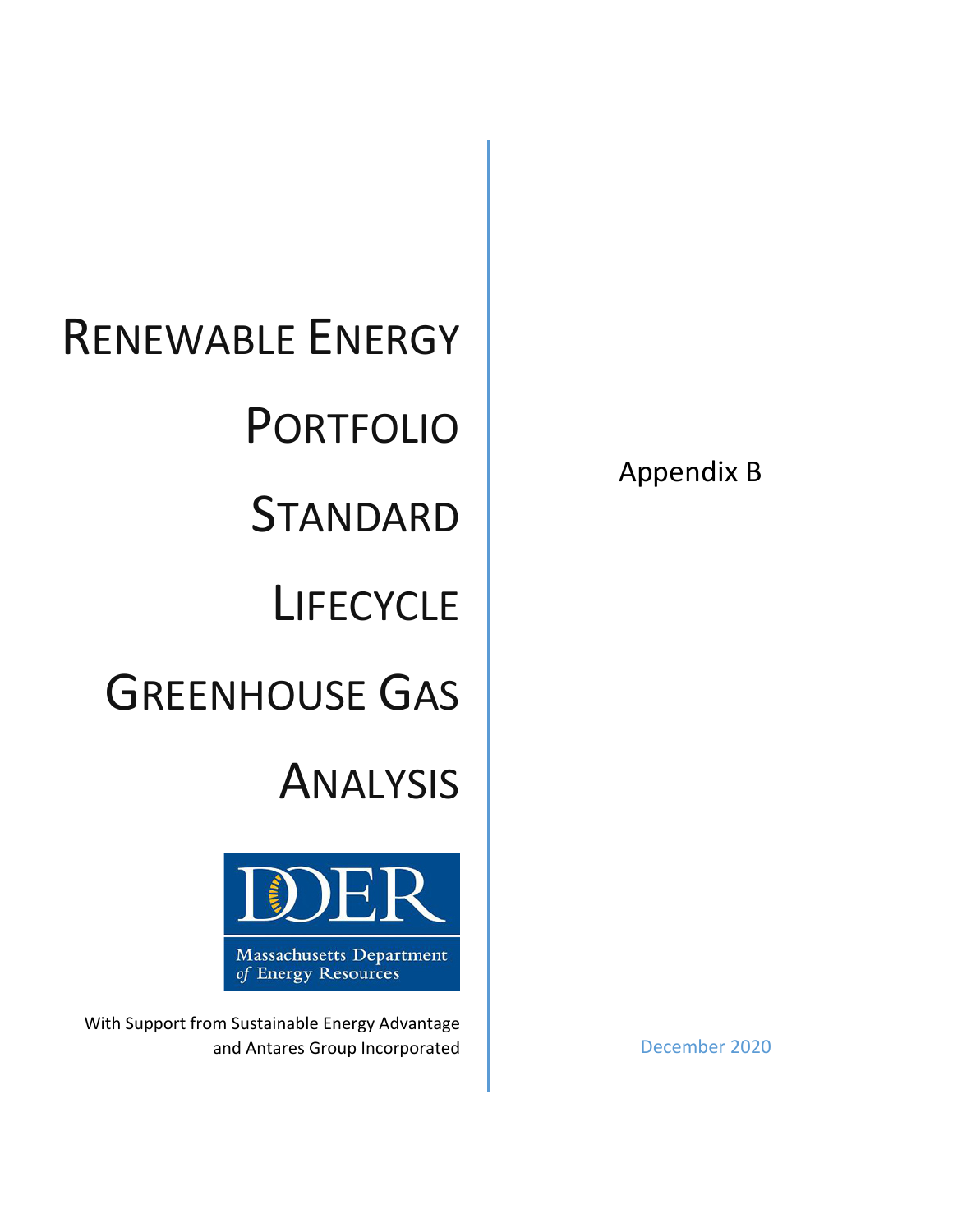# Contents

| 2. |  |
|----|--|
|    |  |
|    |  |
|    |  |
| 3. |  |
|    |  |
|    |  |
| 4. |  |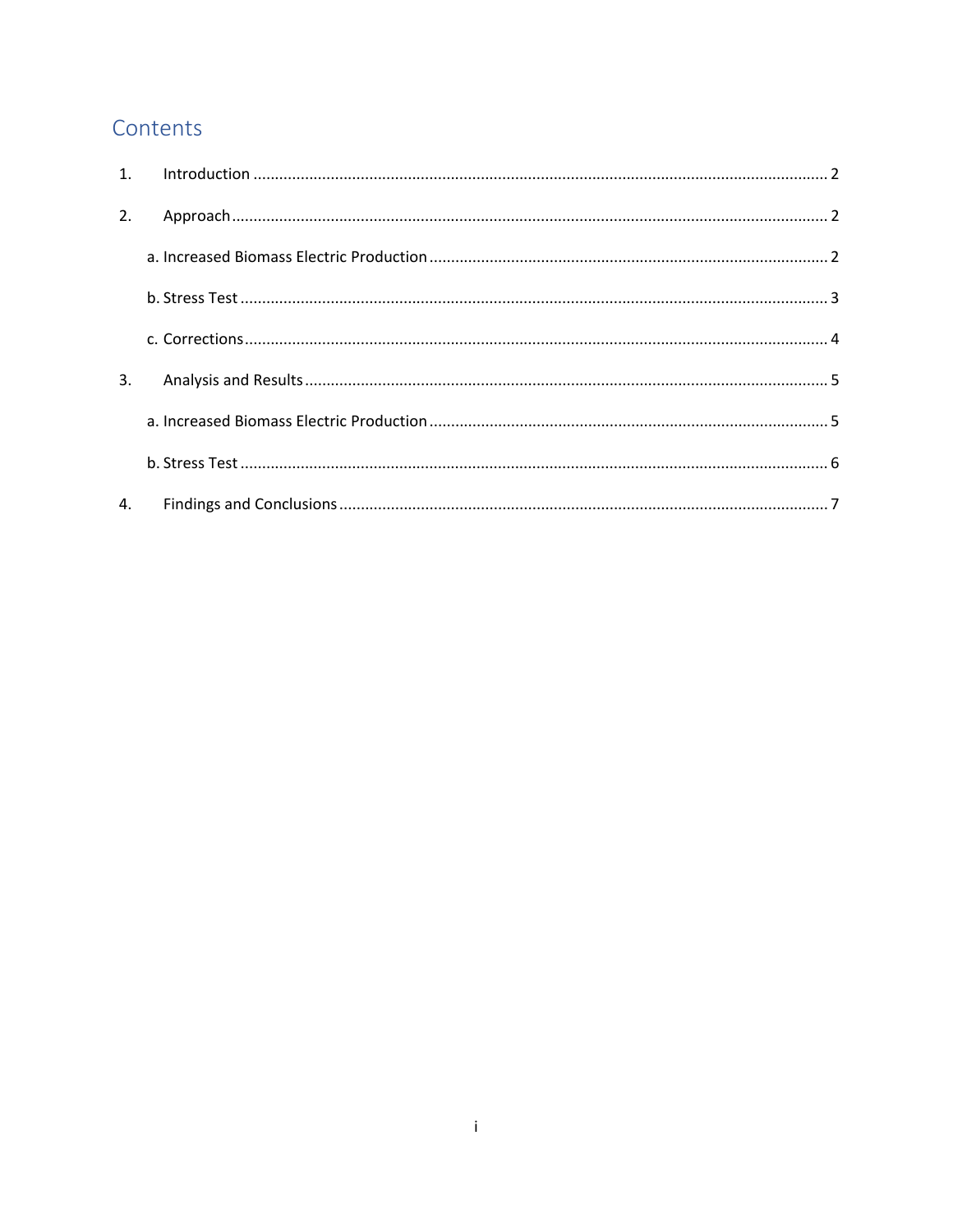# <span id="page-2-0"></span>*1. Introduction*

The purpose of this section is to evaluate the potential lifecycle greenhouse gas emissions impact of the 2019 proposed Renewable Energy Portfolio Standard (RPS) modifications. This section seeks to determine whether the proposed RPS would result in a change to lifecycle greenhouse gas emissions from Eligible Woody Biomass Generation Units.

# <span id="page-2-1"></span>*2. Approach*

As part of the Class I and II RPS programs, in June 2013, Massachusetts issued the *Overall Efficiency and Greenhouse Gas Analysis Guideline* (herein referred to as the greenhouse gas emissions tool). The guideline was the culmination of extensive stakeholder engagement and memorialized the underlying findings of the *Massachusetts Biomass Sustainability and Carbon Policy Study*, [1](#page-2-3) often referred to as the Manomet Study, whose key findings concluded that:

- combusting biomass to generate electricity and/or heat results in a carbon debt that must be made up for over time,
- the characteristic of the biomass feedstock affects the amount of time for the carbon debt to be recovered, and
- the sustainable management of forests is critical to ensuring carbon can be sequestered.

The greenhouse gas emissions tool establishes a multi-year accounting approach for the lifecycle greenhouse gas emissions emitted from the Generation Unit in a single year, referred to as the single year analysis. The single year analysis is the method used to determine whether a Generation Unit has met its regulatory requirement to reduce lifecycle greenhouse gas emissions by 50%. The greenhouse gas emissions tool also provides information on an alternative approach, referred to as the multi-year analysis. Under the multi-year analysis, the Eligible Biomass Woody Fuel Generation Unit assumes the feedstock characteristics and the electricity generated in year 1 are duplicated in every year for the duration of the analysis. The single year analysis is a preferred approach to the multi-year analysis as it is based on the actual feedstock characteristics and electricity generation for the time-period assessed. Therefore, the greenhouse gas emissions tool proposed in 2019 maintains the single year analysis approach and is the basis for analyzing the lifecycle greenhouse gas emissions impact of the proposed regulatory changes.

# <span id="page-2-2"></span>*a. Increased Biomass Electric Production*

The first analysis quantified the change in lifecycle greenhouse gas emissions from the 248 GWh of incremental electric production from biomass Generation Units in the Base Case (table 9), and the 800 GWh of incremental electric production from biomass Generation Units in the low cost case (table 10), as determined in Section 3 of the Renewable Energy Portfolio Standard Technical Analysis of Biomass.

<span id="page-2-3"></span> $1$  Manomet Center for Conservation Sciences, Massachusetts Biomass Sustainability and Carbon Policy Study: Report to the Commonwealth of Massachusetts Department of Energy Resources. Walker, T., et. al, 2010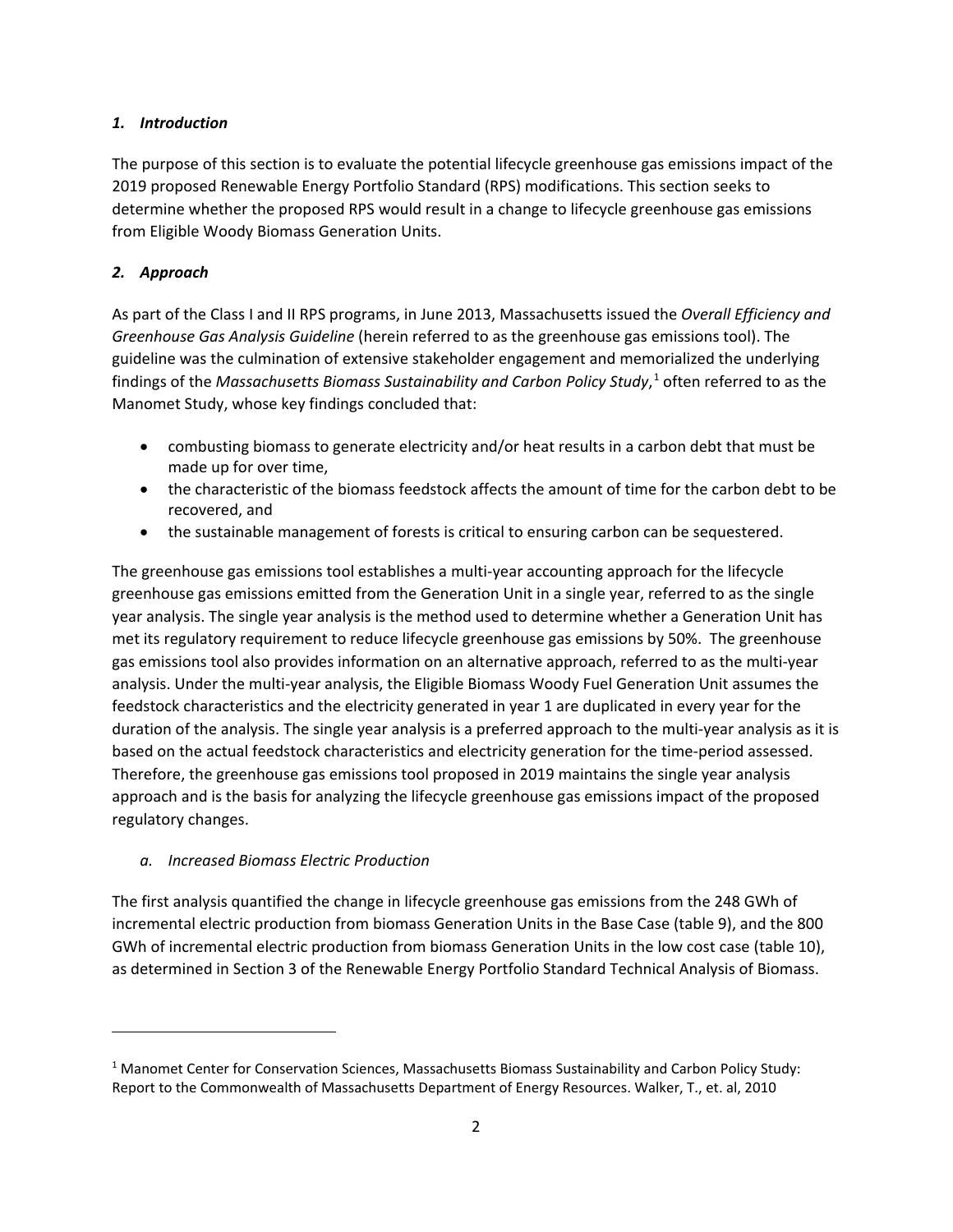The assessment evaluated the lifecycle greenhouse gas emission reductions over a 20-year timeframe (2013 requirement) and a 30-year timeframe (2019 proposed requirement). The assessment was done for both the base case (table 9) and the low-cost case (table 10).

The inputs entered into the greenhouse gas emissions tool included the number of megawatt hours generated from Section 3. Data from Appendix A was input for the total amount of fuel consumed and the biomass feedstock composition. Across all scenarios, the type of fuel (wood chips), the higher heating value of the fuel (4,250 Btu/lb), and the comparison technology (natural gas-combined cycle) were kept constant. To assess the impacts of the proposed changes, it is assumed the biomass plant would offset electricity generated from a new natural gas combined cycle Generation Unit because ISO-NE forecasts identify natural gas as the primary source of electricity over period of time modeled.<sup>[2](#page-3-1)</sup>

In response to feedback received from commenters during the public comment period, an additional analysis was undertaken on the base case and low-cost case to alter the decay rates for Forest Derived, Non-Forest Derived Residues, and Forest Salvage. The decay rate of biomass fuel represents the half-life of the biomass feedstock naturally decomposing and releasing greenhouse gas emissions. It is an important factor in comparing the lifecycle greenhouse gas emissions from combusting the wood versus natural decomposition. In 2013, the decay rate for residues was calculated by taking the average of the Forest Derived and Non-Forest Derived Residues decay rates. These two decay rates were determined from a selection of peer-reviewed literature studies.<sup>[3](#page-3-2)[4](#page-3-3)[5](#page-3-4)[6](#page-3-5)</sup> Forest Salvage was assigned the same decay rate as residues. Instead of using the average value, the additional analysis undertaken updated the greenhouse gas emissions tool to assign an individual decay rate to Forest Derived and Non-Forest Derived Residues. In this case, Forest Salvage was given the same decay rate as Forest Derived Residues, which has a longer recovery time compared to Non-Forest Derived Residues.

# <span id="page-3-0"></span>*b. Stress Test*

The second analysis assessed the greenhouse gas emissions reductions from a Generation Unit that met the minimum requirements from the 2013 regulations and compared against a Generation Unit that met the minimum requirements of the 2019 proposed regulations. This "stress test" was intended to show the least amount of greenhouse gas emissions reductions capable from a Generation Unit participating in the RPS program.

<span id="page-3-1"></span><sup>2</sup> ISO-NE, New England's Forecast report of Capacity, Energy, Loads and Transmission (CELT Report), 2019; <https://www.iso-ne.com/system-planning/system-plans-studies/celt>

<span id="page-3-2"></span><sup>&</sup>lt;sup>3</sup> Sharma, Wang, and Altizer, Modeling forest biomass in atmospheric carbon reduction in West Virginia; Proceedings of the 33rd Annual Meeting of the Council on Forest Engineering: Fueling the Future, 2010.

<span id="page-3-3"></span><sup>4</sup> Domke, et al., Assessment of Carbon Flows Associated with Forest Management and Biomass Procurement for the Laskin Biomass Facility, University of Minnesota, 2008.

<span id="page-3-4"></span><sup>&</sup>lt;sup>5</sup> Mattson, et al., Decomposition of woody debris in a regenerating, clear-cut forest in the Southern Appalachians, Canadian Journal of Forest Research, 1987.

<span id="page-3-5"></span><sup>6</sup> Morris, Biomass Energy Production in California: The Case for a Biomass Policy Initiative, NREL, 2000.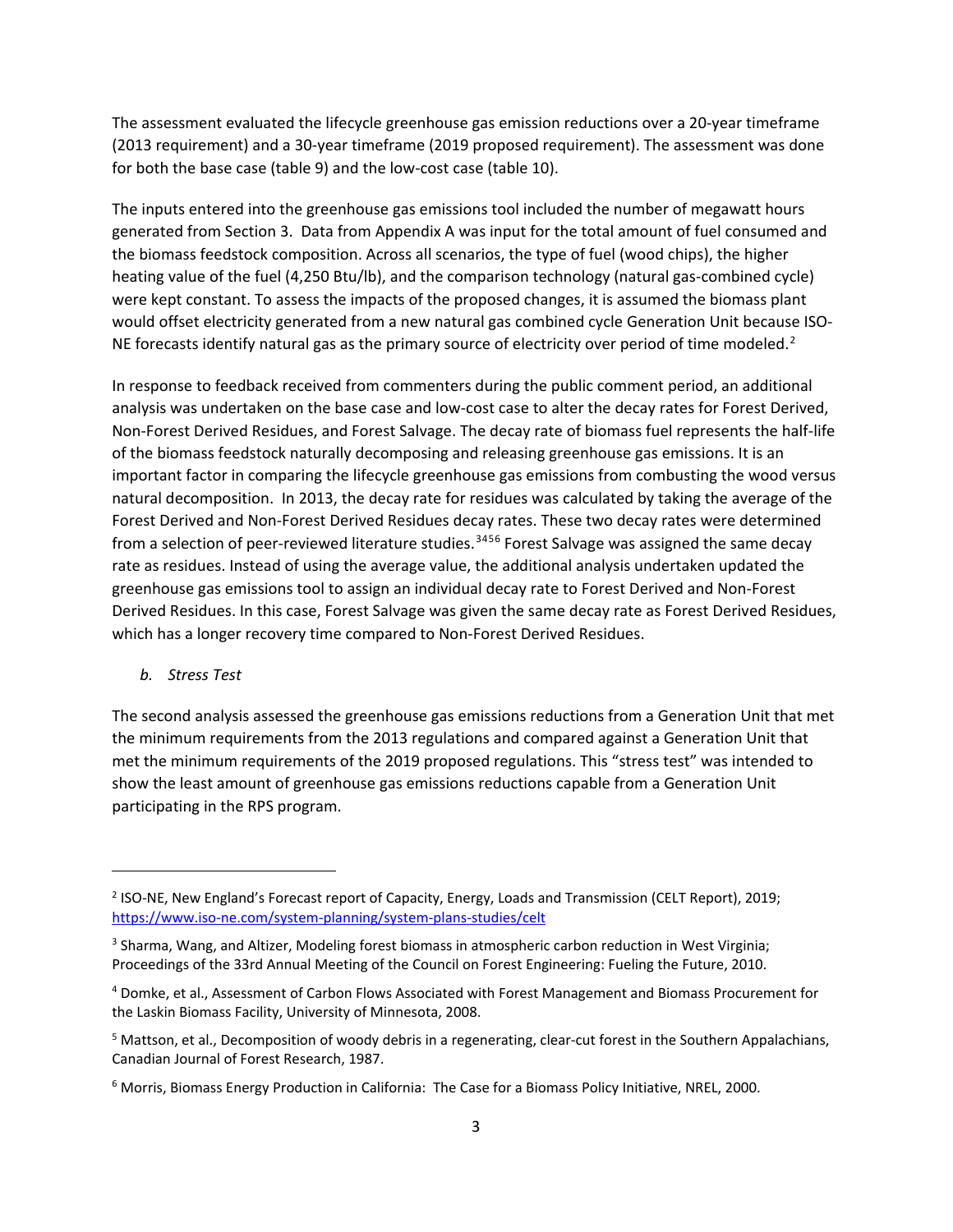To undertake this analysis, several baseline assumptions were required for each scenario. For the analysis on the existing 2013 regulations, the annual tons of feedstock consumed was estimated at 539,[7](#page-4-1)38 tons.<sup>7</sup> The gross overall efficiency was assumed to be 50%, which is the minimum efficiency required to be eligible under the RPS program. The analysis further assumed that the Generation Unit would achieve 50% lifecycle greenhouse gas emissions over 20 years, which was the least amount of reductions possible to maintain eligibility. The variable in this analysis was the feedstocks types, with the result being the maximum percent of Forest Derived Thinnings that could be used at a Generation Unit while still achieving 50% lifecycle greenhouse gas emissions over 20 years. For the analysis on the 2019 proposed regulations, it was assumed that the same tonnage of feedstock was consumed (539,738), but that this feedstock would be 95% Non-Forest Derived Residue, which would be required in order to waive the overall efficiency requirement of 50%. The remaining 5% of the annual tonnage is attributed to Forest Derived Thinnings, as it has the least reduction of lifecycle greenhouse gas emission. Since the consumption of 95% Forest Derived Residues would result in no overall efficiency requirement, the gross overall efficiency was assumed to be 22%, which depicts the average efficiency of the Generation Unit previously participating in the RPS program<sup>[8](#page-4-2)</sup>. A summary of the assumptions are listed in Table 1. Additionally, the stress test assessment compared the lifecycle greenhouse gas emissions reductions over a 20-year and 30-year timeframe. Assessing both timeframes allowed for the analysis to isolate the percentage of greenhouse gas emission reductions attributed to the increase in the timeframe versus other proposed regulatory changes.

|                                                                  | 2013 Regulations Case | 2019 Regulations Case |
|------------------------------------------------------------------|-----------------------|-----------------------|
| Feedstock Consumed (tons)                                        | 539,738               | 539,738               |
| <b>Generation Unit Efficiency</b>                                | 50%                   | 22%                   |
| % Forest Derived Thinnings                                       | TBD                   | 5%                    |
| % Non-Forest Derived Residues                                    | TBD                   | 95%                   |
| 20 Year Lifecycle Green House<br><b>Gas Emissions Reductions</b> | 50%                   | TBD                   |
| 30 Year Lifecycle Green House<br><b>Gas Emissions Reductions</b> | TBD                   | TBD                   |

### **Table 1. Stress Test Inputs**

### <span id="page-4-0"></span>*c. Corrections*

Two corrections were made to the greenhouse gas emissions tool prior to any lifecycle greenhouse gas analysis. First, the 2013 greenhouse gas emissions tool assumed that green chips had a moisture content

<span id="page-4-1"></span> $7$  This number was a calculation of the average number of tons consumed in a year by a Generation Plant participating in the RPS program between 2013-2015.

<span id="page-4-2"></span><sup>8</sup> EIA, Form EIA-923[, https://www.eia.gov/electricity/data/eia923/](https://www.eia.gov/electricity/data/eia923/)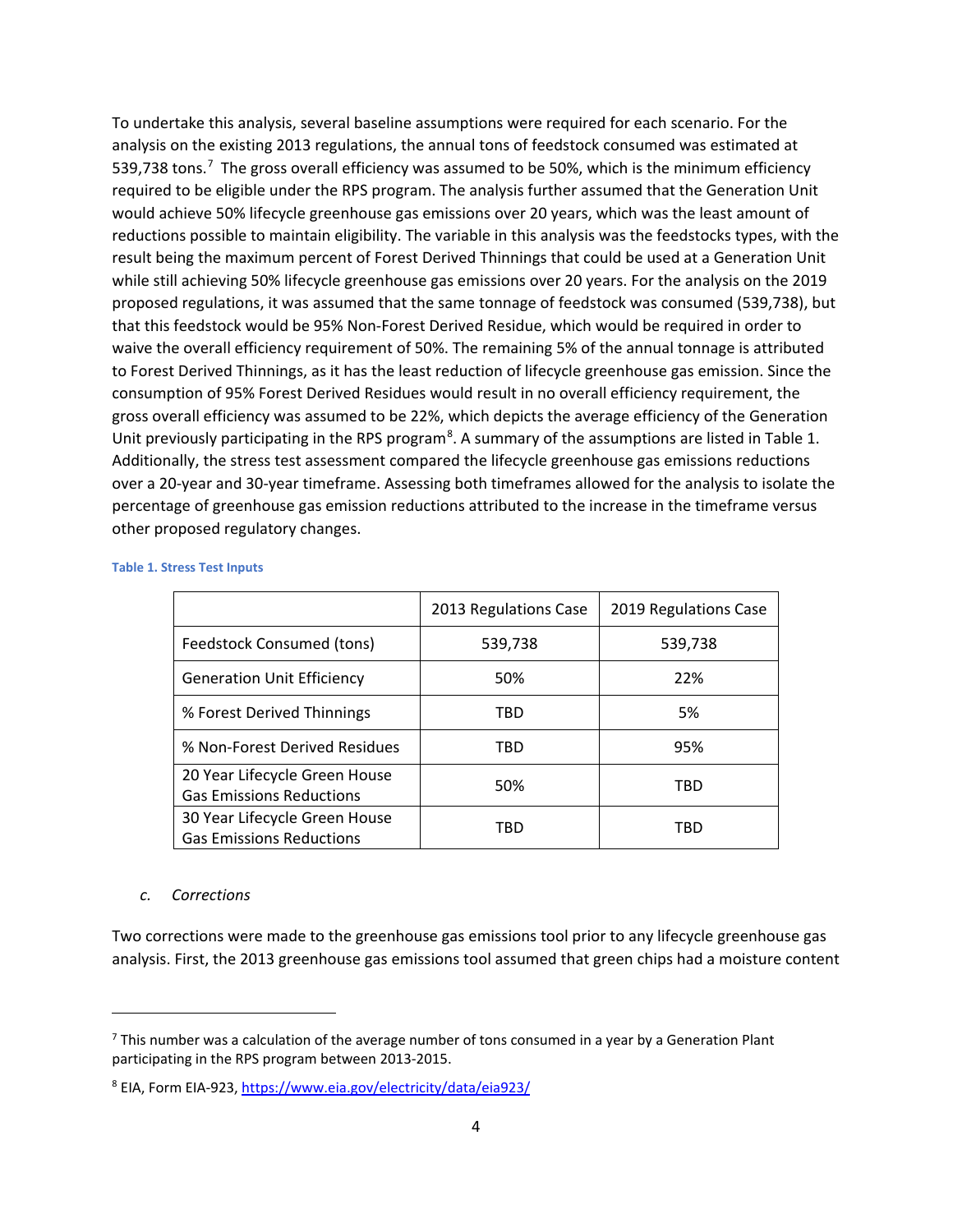of 40%, resulting in a higher heating value of 5,100 Btu/lb. The consultants confirmed that a 50% moisture content assumption used in the 2019 greenhouse gas emissions tool was a more accurate value for green chips used at electric biomass Generation Units. To keep this variable constant, the higher heating value of the fuel in the 2013 greenhouse gas emissions tool was corrected from 5,100 Btu/lb to 4,250 Btu/lb, which represents the heat value of green chips with 50% moisture content. Second, in reviewing the 2019 greenhouse gas emissions tool, the parasitic load attributed to the running of pump motors and meters was listed as 6%. This was corrected to 8% to align with the 2013 greenhouse gas emissions tool, which more accurately quantified the parasitic load of biomass Generation Units.

# <span id="page-5-0"></span>*3. Analysis and Results*

# <span id="page-5-1"></span>*a. Increased Biomass Electric Production*

In all cases modeled in the incremental generation analysis, positive greenhouse gas emissions reductions over 50% were achieved. The difference in reductions between the base case and low-cost case are primarily attributed to the amount of generation occurring in each case.



**Figure 1. Lifecycle Greenhouse Gas Emissions Reductions- Average Decay Rate**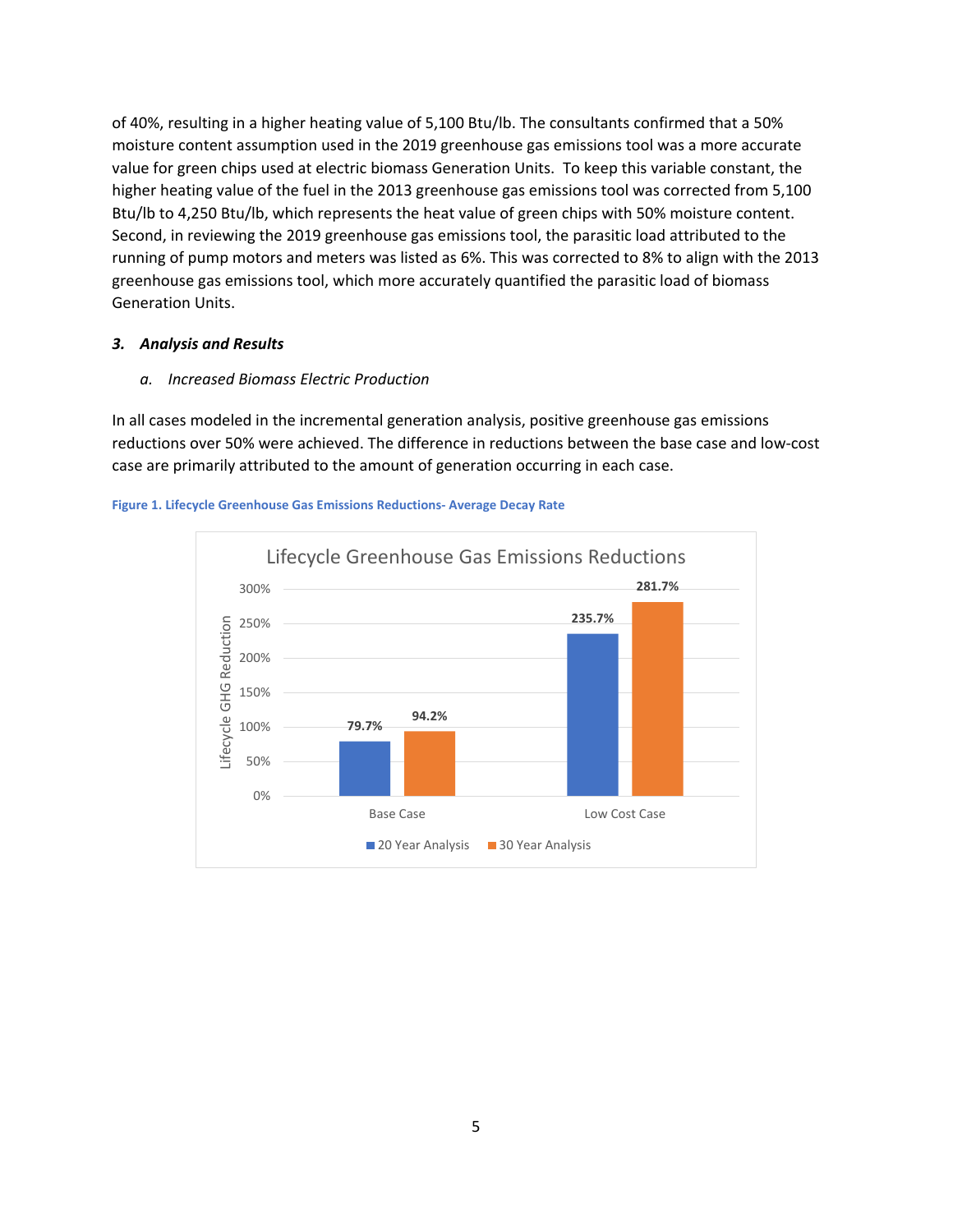

### **Figure 2. Lifecycle Greenhouse Gas Emissions Reductions- Individual Decay Rate**

# <span id="page-6-0"></span>*b. Stress Test*

Based on the 2013 regulations, the assumptions utilized in the greenhouse gas emissions tool led to a Generation Unit able to use up to 35.9% of Forest Derived Thinnings, while remaining eligible under the RPS Program by achieving 50% reduction of lifecycle greenhouse gas emissions. Conversely, based on the proposed 2019 regulations, a Generation Unit producing the same amount of energy, but utilizing 95% of the feedstock from Non-Forest Derived Residues would result in 61.7% emissions reductions over 20 years, which is 11.7% more lifecycle greenhouse gas emission reductions compared to a Generation Unit meeting the minimum requirements of the existing regulations, see Figure 3. In both scenarios, the 30-year analysis resulted in larger emissions reductions, as the timeframe over which carbon could be sequestered was longer. However, the comparison between 2013 regulations and 2019 regulations over both a 20 year and 30 year timeframe provides further insights. All else being equal, the lifecycle greenhouse gas emissions are expected to be greater over a 30 year timeframe versus a 20 year timeframe due to the longer period of time for carbon to be sequestered. Yet Figure 3 illustrates the opposite. When comparing the 2013 regulations requirements over a 30 year timeframe and comparing to the 2019 regulations over a 20 year timeframe, there is an increase of 1.6% additional lifecycle greenhouse gas emission reductions, rather than decrease that would be expected over a shorter period of time. This indicates that the type of feedstock consumed is more critical to emissions reductions than the timeframe of the calculation.